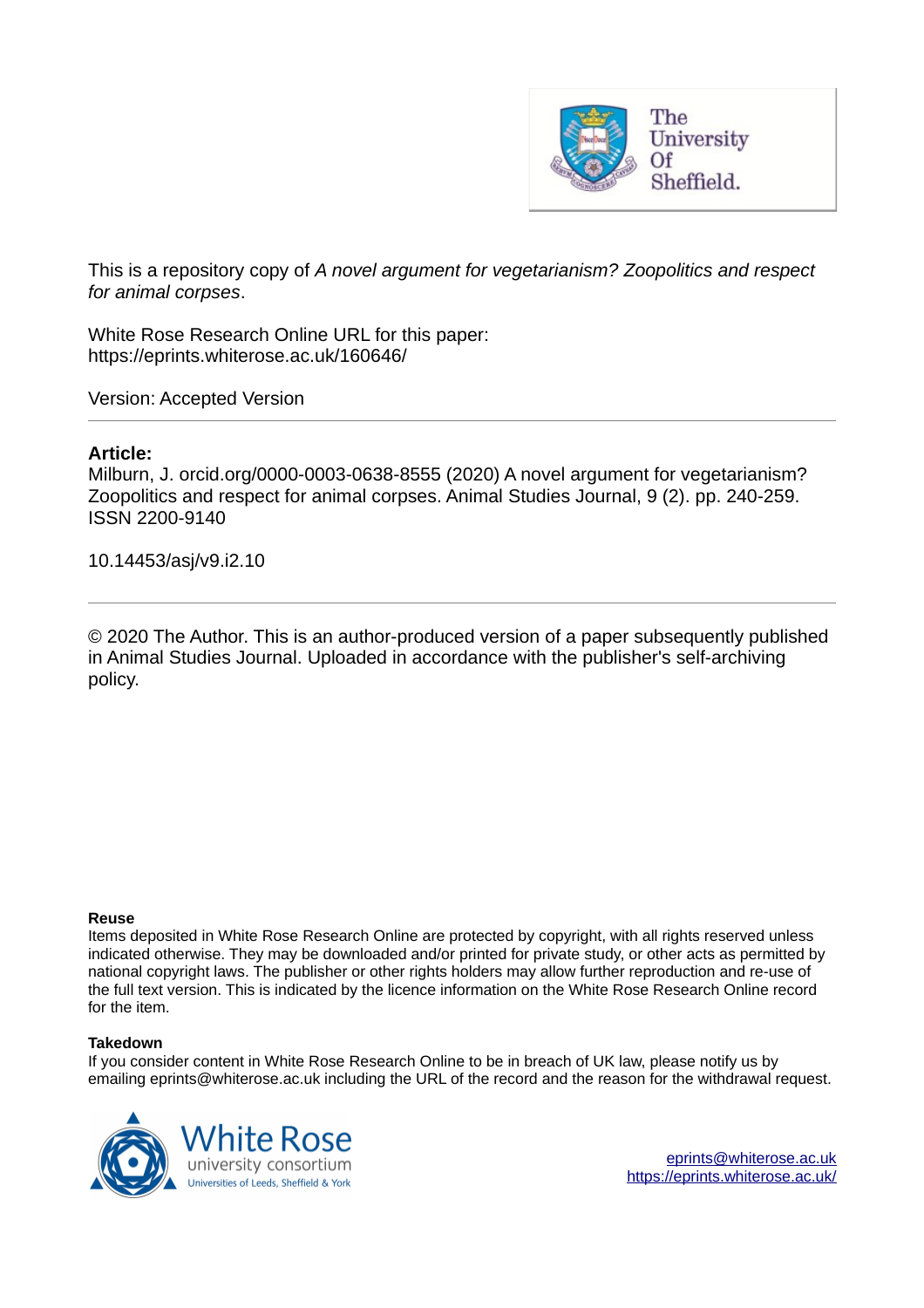# A novel argument for vegetarianism? Zoopolitics and respect for animal corpses

# Josh Milburn

## University of Sheffield

**Abstract:** This paper offers a novel argument against the eating of meat: the zoopolitical case for vegetarianism. The argument is, in brief, that eating meat involves the disrespect of an animal's corpse, and this is respect that the animal is owed because they are a member of our political community. At least three features of this case are worthy of note: First, it draws upon political philosophy, rather than moral philosophy. Second, it is a case for vegetarianism, and not a case for veganism. Third, while it is animal-focussed, it does not rely upon a claim about the wrong of inflicting death and suffering upon animals. The paper sets out the argument, responds to two challenges (that the argument is merely academic, and that the argument does not go far enough), and concludes by comparing the case to Cora Diamond's classic argument for vegetarianism.

It is hard to argue for vegetarianism. This may sound like a strange claim to make in a journal focussed on human-animal relations, but the reality is that most classic arguments ostensibly in favour of vegetarianism are actually arguments in favour of veganism (e.g., Adams 1990; Singer 1980; Regan 1975; cf. Milburn 2019). After all, the production of eggs and milk involves a great deal of objectification, death, and suffering for non-human animals (hereafter, *animals*), comparable to the levels of objectification, death, and suffering in meat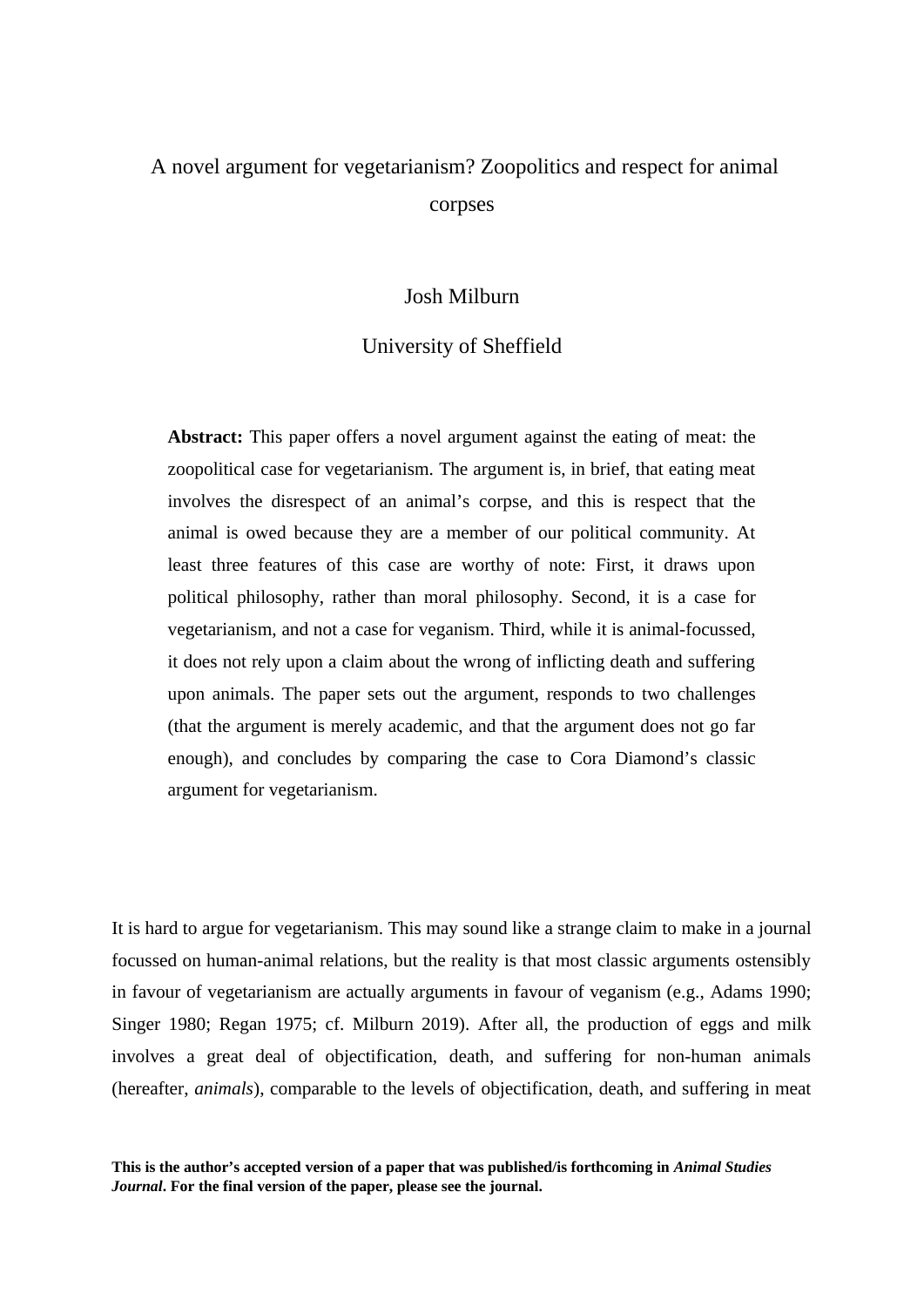production. This means that if our case for vegetarianism rests upon the objectification, death, or suffering of animals, it will be tricky to stop it from becoming an argument for veganism.

There are the beginnings of arguments for vegetarianism (contra veganism) in animal ethics. Many are underdeveloped; for example, in conversations about *in vitro* meat and plant-based 'meats', some theorists present arguments about the wrongfulness of eating meat (or meat-like products) that may or may not extend to non-meat products (e.g. Cole and Morgan 2013; Fischer and Ozturk 2017; Miller 2012). Rebekah Sinclair, working in Carol Adams's feminist-veg(etari)an critical theory, is actually explicit about not extending her arguments against 'meat' to non-meat animal products. She rejects all consumption of meat – even *in vitro* meat – while remaining (in principle) open to eating eggs and milk, which, she claims, 'do not imply a necessary animal death' (2016, 231-2). The arguments of Sinclair and others could thus – if issues in the *production* of animal foods are left aside for a second so that we may focus on issues in the *consumption* of animal foods – ground arguments for vegetarianism rather than veganism. However, no one (to my knowledge) builds these ideas into a fully-fledged argument for vegetarianism. When developed arguments for vegetarianism (and not veganism) are offered, on the other hand, they are unconvincing. Tzachi Zamir (2004; 2007) is the one philosopher who offers a full argument for vegetarianism over veganism, which he bases on the image of a vegetarian utopia (in contrast to a vegan utopia) and a claim about effective campaigning on behalf of animals. His arguments fail on a number of grounds – or so I have argued elsewhere (Milburn 2019).

Despite the paucity of developed, compelling philosophical defences of vegetarianism, the practice persists; as such, getting to the bottom of an argument in its favour would be a worthwhile activity for animal ethicists. Further, identifying particular wrongs in meat consumption could be useful to animal ethicists for a variety of reasons – for example, in supplementing other arguments for ethical eating, to help with identifying genuinely unproblematic diets containing animal products (if any), or as a tool to encourage people to lead more compassionate lifestyles when other arguments have been unsuccessful.

It is my contention that we can find a plausible case for vegetarianism – one that does not simply become a case for veganism – by drawing upon work in the recent 'political turn'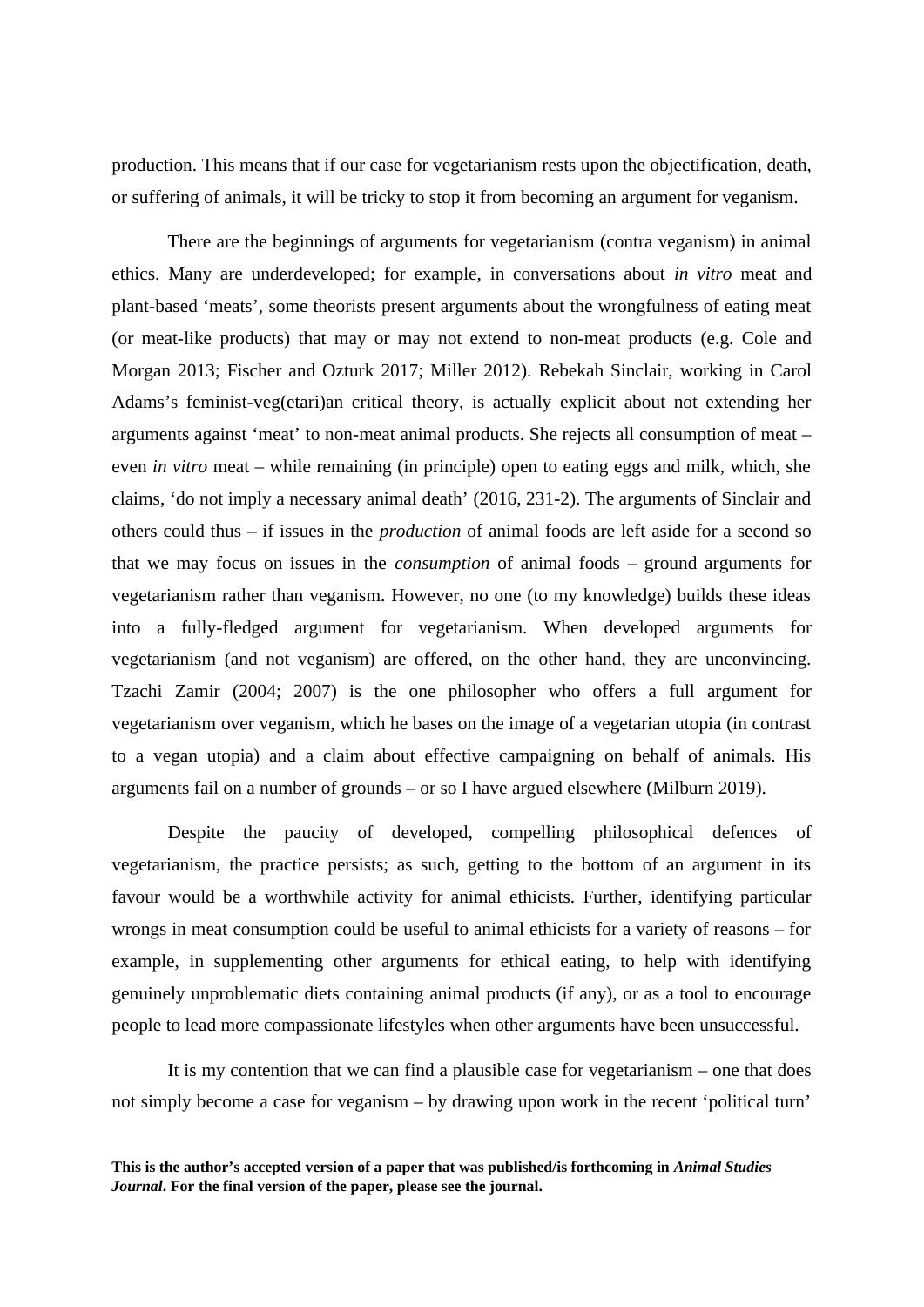in animal ethics, which is the emergence of animal-ethical work drawing upon the language and resources of *political* philosophy, rather than *moral* philosophy (see Garner and O'Sullivan 2016; Milligan 2015). In a line, the case is that eating meat involves the disrespect of an animal's corpse; this is respect that animals are owed, crucially, because they are members of a particular mixed-species political community. However, this argument says nothing about any wrong in the consumption of eggs, milk, honey, or other non-meat animal products. It is thus not an argument for veganism. And as it extends only so far as the relevant community membership extends, ultimately, the argument might not be for an *entirely* vegetarian diet – but that depends on precisely how we demarcate the 'community' in question. In this paper, I will set out the case, clarify its scope, and deal with two possible objections: first, that the argument is purely academic; second, that the argument does not go far enough. I will close by comparing it to Cora Diamond's case for vegetarianism, from which it is distinct, but with which it shares several features.

## Against eating community members

The most significant text in the political turn in animal ethics is Sue Donaldson and Will Kymlicka's *Zoopolis* (2011). In this book, the authors argue that all sentient animals are entitled to certain basic rights in virtue of their sentience. They thus call for a declaration of animal rights comparable to the Universal Declaration of Human Rights. However, they argue that all animals are entitled to rights beyond those in this declaration, but that the content of these further rights depends on the relationship the animals in question have with the (or perhaps, more precisely, *a particular*) mixed human/animal community. Animals who are a part of this community – namely, domesticated animals, which includes not only companion animals but also farmed animals – are offered *citizenship* in this community. Animals who live separately from this community (that is, free-living or 'wild' animals) are offered *sovereignty* rights over their own community and space. Animals who do not quite fall into either category – so called *liminal* animals – are offered the rights of *denizenship*, comparable to the rights offered to human migrant workers.

**This is the author's accepted version of a paper that was published/is forthcoming in** *Animal Studies Journal***. For the final version of the paper, please see the journal.**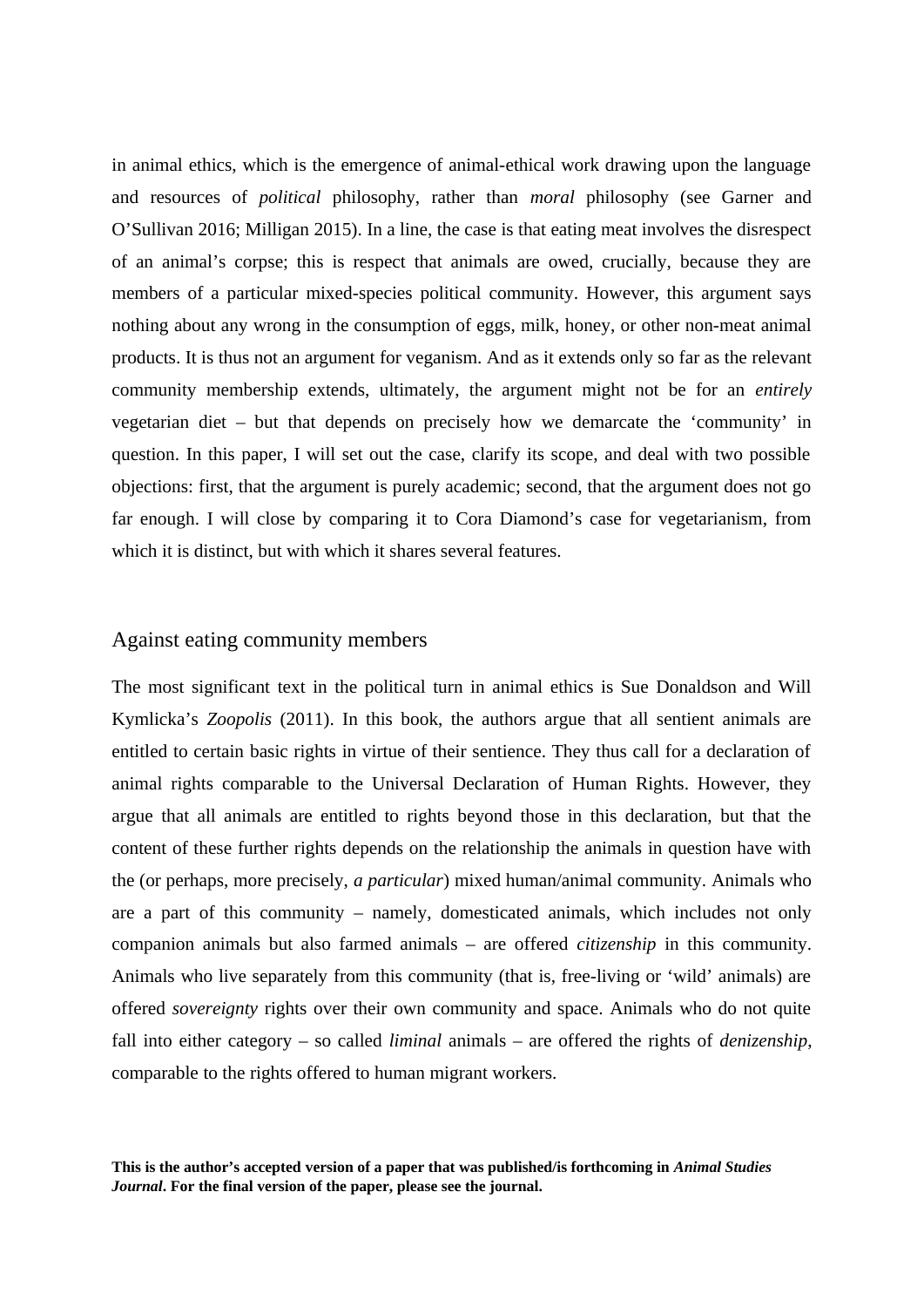*Zoopolis* is a rich and inspiring work, offering a whole host of resources for exploring human-animal relationships. Crucial to the present enquiry, however, is a comment that Donaldson and Kymlicka make about the treatment of domesticated animals' corpses. Questioning the idea that the zoopolis might permissibly use the corpses of domesticated animals to feed carnivorous animals, they write that some of the ideas people have about the treatment of corpses

are culturally (and religiously) variable, marking the boundaries of community. This could mean that while there are some ways in which we should never treat a corpse – human or animal, citizen or foreigner – there are special obligations we owe to members of the community… Perhaps, then, we ought to treat the bodies of domesticated animals the same way as human bodies in any given society or community, but the same obligation does not apply for corpses of those from outside the community. (Donaldson and Kymlicka 2011, 151)

Donaldson and Kymlicka do not present this as an argument about human consumption, but it has been drawn on by others exploring the ethics of human diet. Specifically, Bob Fischer and I (Milburn and Fischer, forthcoming) build on the thought to present a case against a range of *freegan* practices – freegans, as we use the term, are people who will eat animal products to stop them from going to waste, but are otherwise vegans. Fischer and I argue that if many animals can be considered members of mixed political communities, and are thus entitled to certain forms of respect that are extended to (human) community members *qua* community members, then certain norms around the treatment of corpses should be extended to them. Given that, in most communities, it is considered deeply disrespectful to eat the corpses of dead human community members, the members of those same communities – on Donaldson and Kymlicka's picture – should consider it deeply disrespectful to eat the corpses of dead non-human community members. Thus, given that meat products are made from (parts of) domesticated animals' corpses, we have a case against many common freegan practices, including dumpster-diving for canned beef soup and finishing ham sandwiches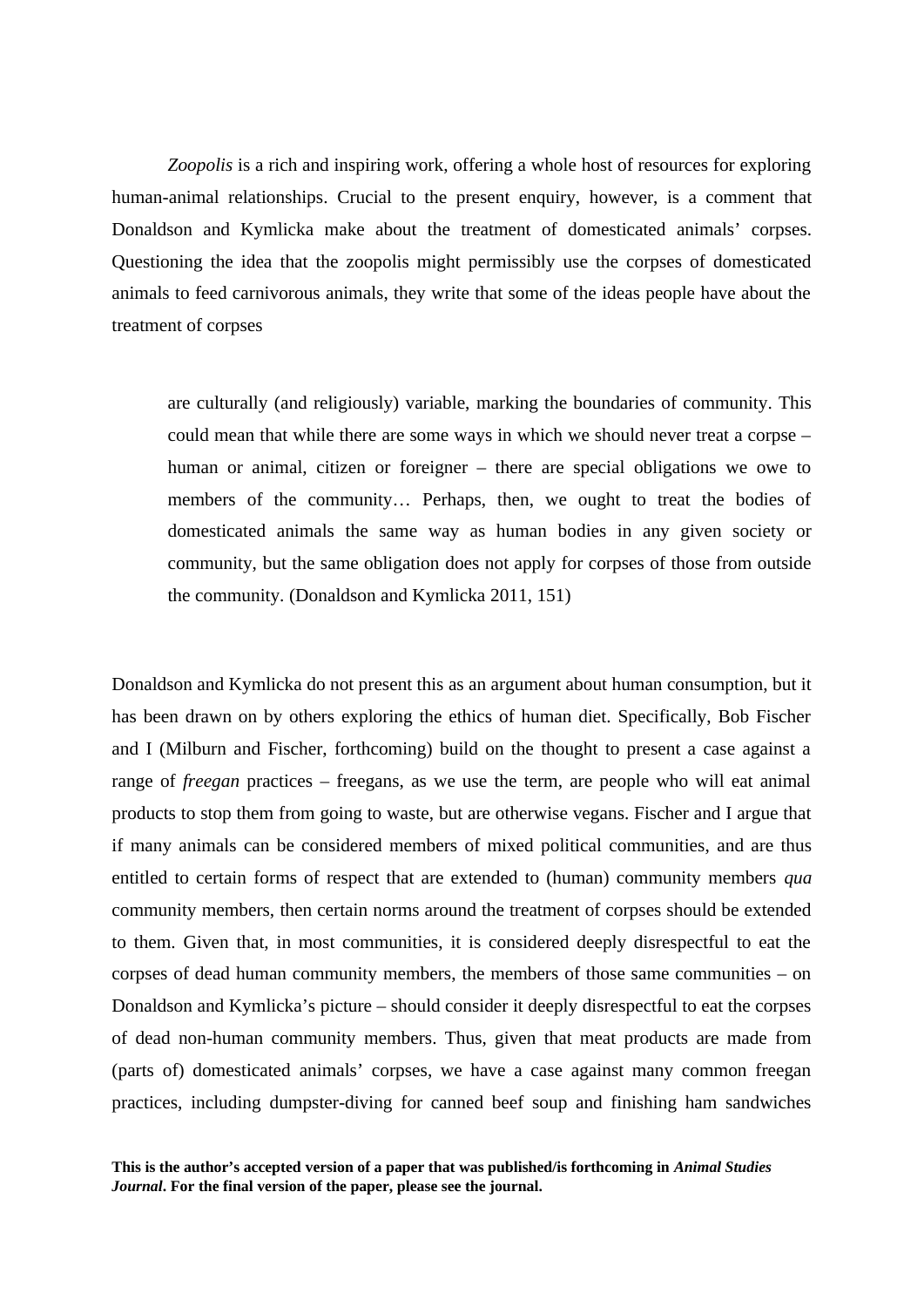about to be binned after a meeting. Crucially, this is despite the fact that these freegan practices do not seem to contribute to any animal death or suffering.

The case offered against ('unrestricted') freeganism can be generalised into an argument against the eating of (much) meat as follows. Let us call this the *zoopolitical case for vegetarianism*.

1: The bodies of members of political communities must be treated in a way befitting that membership.

2: Domesticated animals are members of particular mixed-species political communities.

3: The bodies of domesticated animals must be treated in a way befitting animals' membership in particular political communities. *(From 1 and 2.)*

4: The consumption of the corpses of co-community-members is not considered treatment befitting the community member's membership.

5: The bodies of domesticated animals may not be consumed. *(From 3 and 4.)*

6: Much commercially available meat is made from the bodies of domesticated animals.

7: Much commercially available meat may not be consumed. *(From 5 and 6.)*

Statements 1 and 2 offer contentious conceptual and normative claims drawing from the zoopolitics of Donaldson and Kymlicka. 3 follows unproblematically from their conjunction. 4 is a contingent empirical claim. There are communities (in theory and practice) in which the consumption of corpses is seen as wholly consistent with respecting the community-member whose corpse it is. For example, the Wari' of the Amazon historically engaged in endocannibalism as part of a respectful funerary rite. Today, the Agori – an Indian Saivite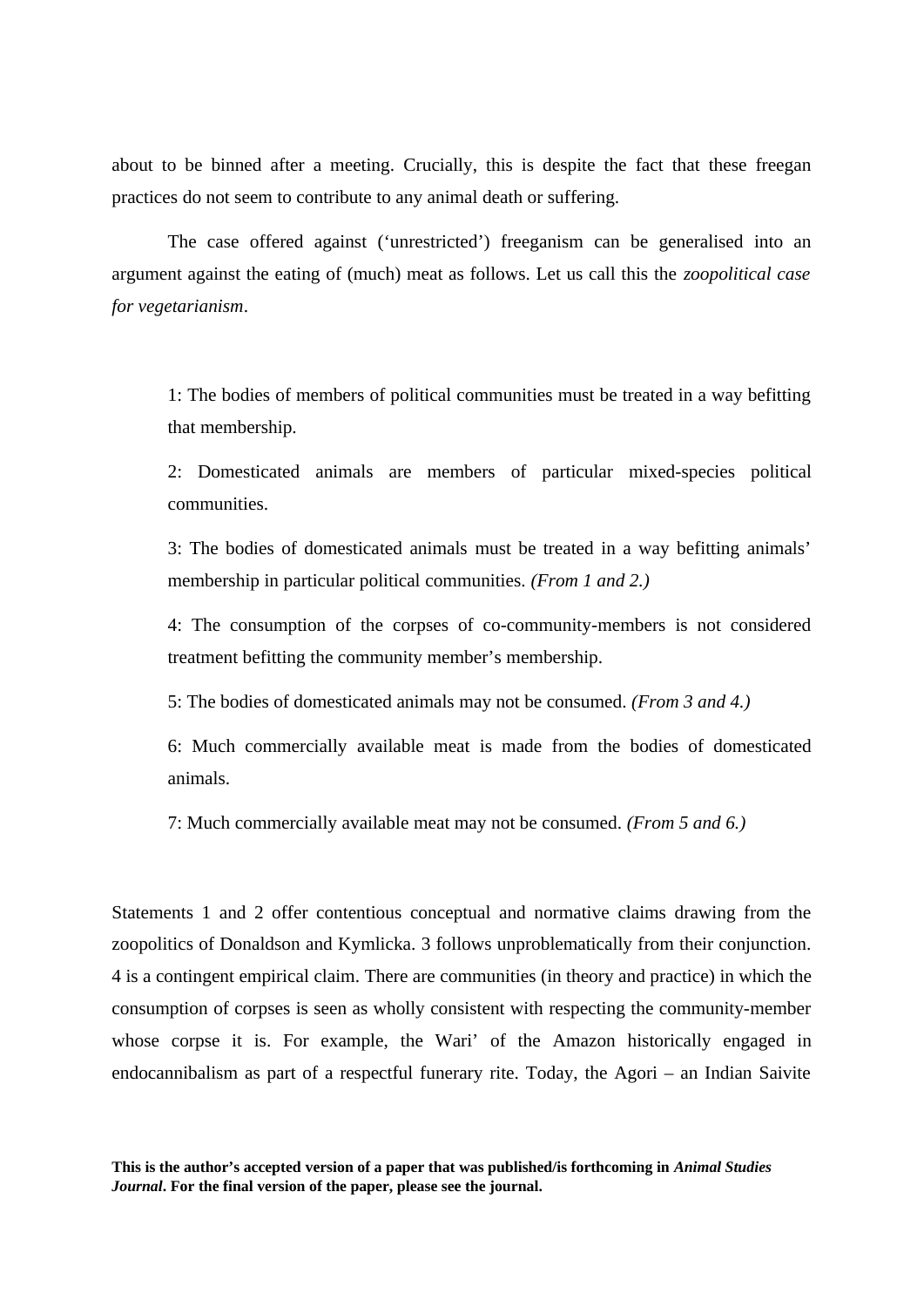sect – practice corpse-consumption, though this is a complicated case, as they engage in cannibalism in part because it involves breaking a taboo.

So, though it is not unheard of, communities engaging in cannibalism as a way to respect the corpses of co-community members (or at least as a practice consistent with respect for co-community members) are few and far between. And corpse consumption as a funerary rite is very alien in the kinds of western, liberal-democratic states about which Donaldson and Kymlicka are writing – in these, the consumption of corpses is seen as abhorrent.<sup>1</sup> And while an aversion to cannibalism may be able to explain some of this feeling, it cannot explain all of it. If it could, members of these western societies would presumably have little objection to feeding human corpses to carnivorous animals, but this proposal, too, is unlikely to gain much traction at present. (There are human communities in which corpses are fed to animals – including some Buddhist and Zoroastrian communities – but these practices are deeply alien to much of the world.)

Let us, then, take 4 for granted. Conjoined with 3, it gives us 5. One might object to this logical leap on the grounds that it fallaciously equates *what is considered* consistent with respectful corpse treatment with *what is* consistent with respectful corpse treatment. However, practices of corpse-treatment do not gain their legitimacy and importance from any kind of universal moral code, but from widespread acceptance within a given society – they are an issue of *manners* (cf. Buss 1999). So the mere fact that the collective (in a given society) considers corpse consumption *deeply* disrespectful is enough for us to treat it as if it *is* disrespectful for the purposes of this argument. It could be that there are some universal rules of corpse-treatment, but presumably they will not include a proscription against treating (parts of) corpses as food – if they did, that would leave us committed to saying that there is something wrong with those societies in which human corpses are fed to animals or are eaten as part of a respectful funerary rite. That sounds suspiciously like a kind of cultural supremacism, and so (absent clear arguments to the contrary) should be rejected.

<sup>1</sup> Incidentally, I am here neither endorsing nor condemning this abhorrence. The (ir)rational basis of claims about corpse treatment is orthogonal to my argument. That said, for a proposal for pushing societies towards a greater acceptance of the permissibility of eating (*in vitro*) human flesh, see Milburn 2016.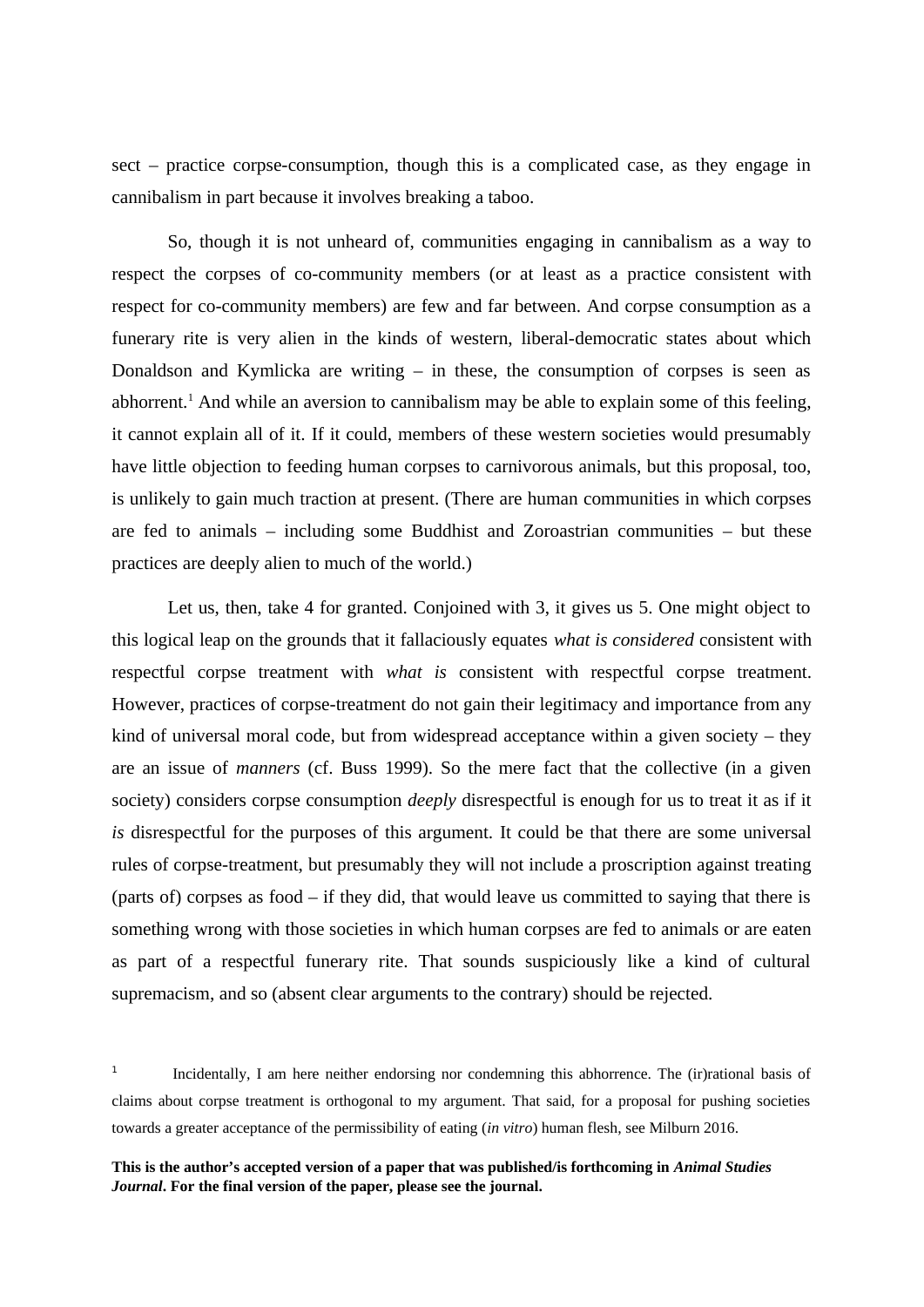6 is a further empirical claim, though surely not a controversial one. And when conjoined with 5, it gives us 7, our ultimate conclusion. Let us call the position advocated in 7 *demivegitarianism<sup>2</sup> –* and thus acknowledge that, strictly speaking, the zoopolitical case for vegetarianism is a case for demivegetarianism.

Demivegetarianism is a long way from veganism. This argument offers us no reason to be concerned about the consumption of unfertilised eggs, dairy products, honey, or similar. It is also a step away from vegetarianism in that it still permits the consumption of meat sourced from animals who are not part of the community in question. For Donaldson and Kymlicka, this means non-domesticated animals, as the only animals afforded full membership in mixed human/animal communities are domesticated animals. (Later, we will touch on the possibility of a *cosmozoopolis*, in which wild animals are also considered community members. But let us stay with Donaldson and Kymlicka's approach for now.) Non-domesticated animals, in Donaldson and Kymlicka's eyes, live in communities without *any* norms of respectful corpse treatment, so there is little reason to think that we owe them such treatment.<sup>3</sup> So, demivegetarianism will permit the consumption of much 'seafood', as well as much 'game' – though not the farmed versions of either. Wild-caught seafood or game, however, make up only a small portion of the meat available in supermarkets, and only a small (though admittedly highly variable) portion of the diets of most in the developed world, especially when we remember that 'natural' spaces are frequently artificially 'stocked' with animals, who might be fairly described as domesticated, for hunters and anglers.

Demivegetarianism is thus permissive when compared to the diets endorsed in a great many contemporary cases for vegetarianism and veganism. Nonetheless, the argument is striking because, though it is animal-focused,<sup>4</sup> it does not rely in any way on the wrongness of killing animals or inflicting suffering upon them. One could conceivably accept that there is no wrong in killing animals or inflicting pain upon them and yet still endorse <sup>2</sup> Though acknowledging that it differs from other diets with a similar or identical name, such as R. M. Hare's *demi-vegetarianism* (see Hare 1999).

<sup>3</sup>Except insofar as there are *universal* norms of corpse treatment, though, again, it is surely not the case that there is a universal norm against the consumption of corpses.

<sup>4</sup> That is, it is not a case for veganism that focuses on the benefits of veganism for humans or the environment. It is about something owed directly to animals.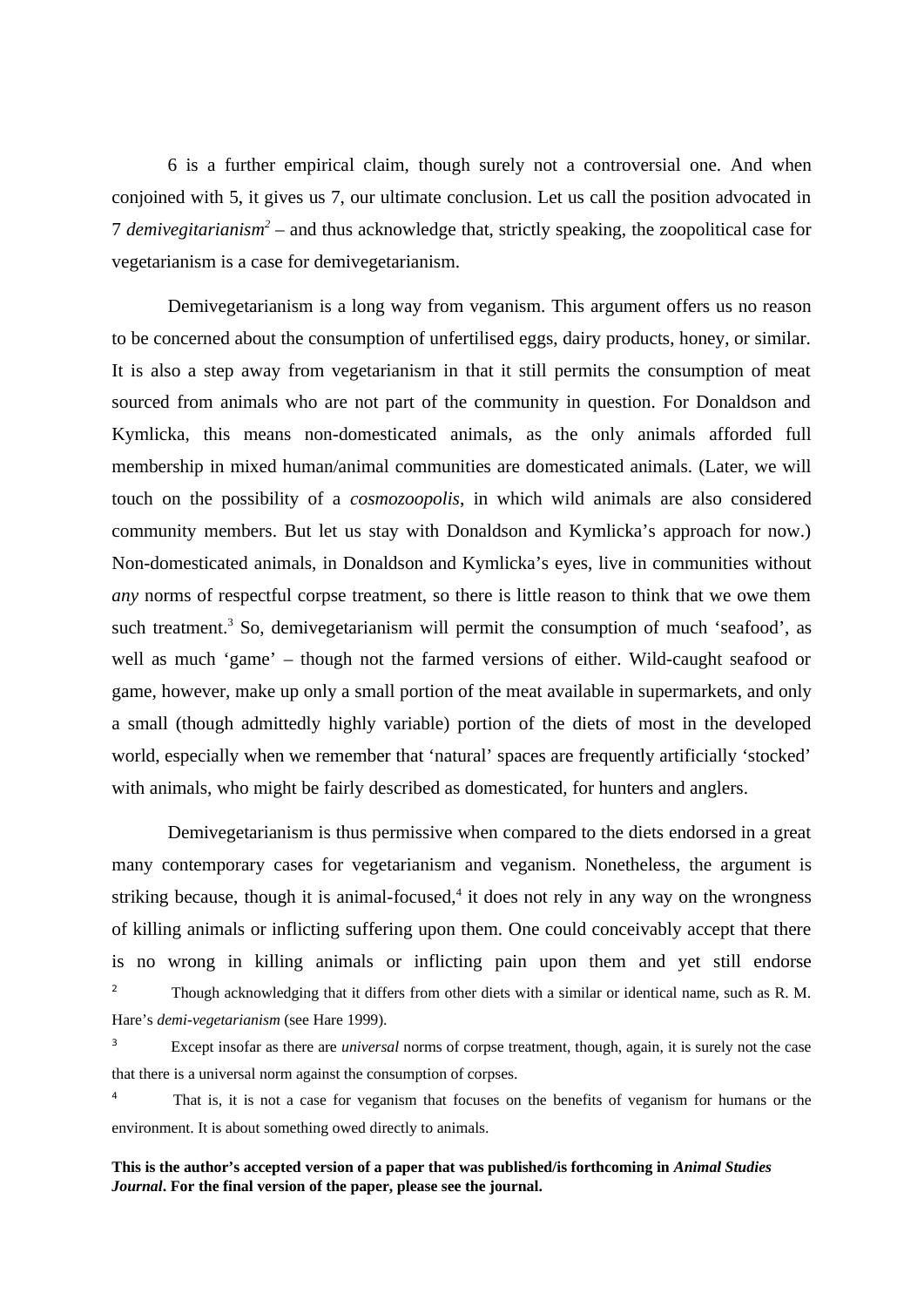demivegetarianism for the reasons outlined. This is why, I think, the case for demivegetarianism is worthy of note.

Incidentally, we should not think that we could engage in some conceptual legerdemain to argue that demivegetarianism permits the consumption of meat from animals who were raised abroad, as *these* animals are not members of the community in question. Those who endorse the zoopolitical case for vegetarianism would presumably still have a duty to respect the corpses of such animals, but there may be a slightly different story about what 'respectful treatment' entails than there would be for animals raised closer to home. After all, these 'foreign' animals a part of *a* mixed community, and thus their corpses should be treated with respect – but what *counts* as respectful treatment may be a little different in their case. This is exactly analogous to the human case. Even if we accept that norms of corpse treatment are culturally variable, we would presumably not say that we have no obligation to respect the corpses of foreigners. Consistent with the different norms of respect in the foreigner's society, however, we might think ourselves permitted to treat the corpse in a way we would never treat the corpses of our co-community members. Perhaps, then, members of a non-corpse-eating society may somehow come across the body of an animal from a corpse-eating society, and thus be permitted to eat it. However, it is surely not the case that any actual corpse-eating society – such as those mentioned above – considers anonymous packaging, mass-distribution, and sale of pieces of corpses part of a respectful funerary rite. It is thus hard to imagine a society retaining a trade in the meat of domesticated animals if the zoopolitical case for vegetarianism is accepted – short of a very radical cultural shift in understanding about what it means to respect corpses.

## Is this argument merely academic?

Readers might accept the usefulness of the zoopolitical case for vegetarianism as a supplement to standard cases for veganism – perhaps one that can help justify veganism over (certain forms of) freeganism (Milburn and Fischer, forthcoming). Alternatively, they might accept it as a part of a design of a vegetarian/vegan utopia (cf. Zamir 2007; Milburn 2009), which reveals that, even if meat could be acquired without harming any animals, we should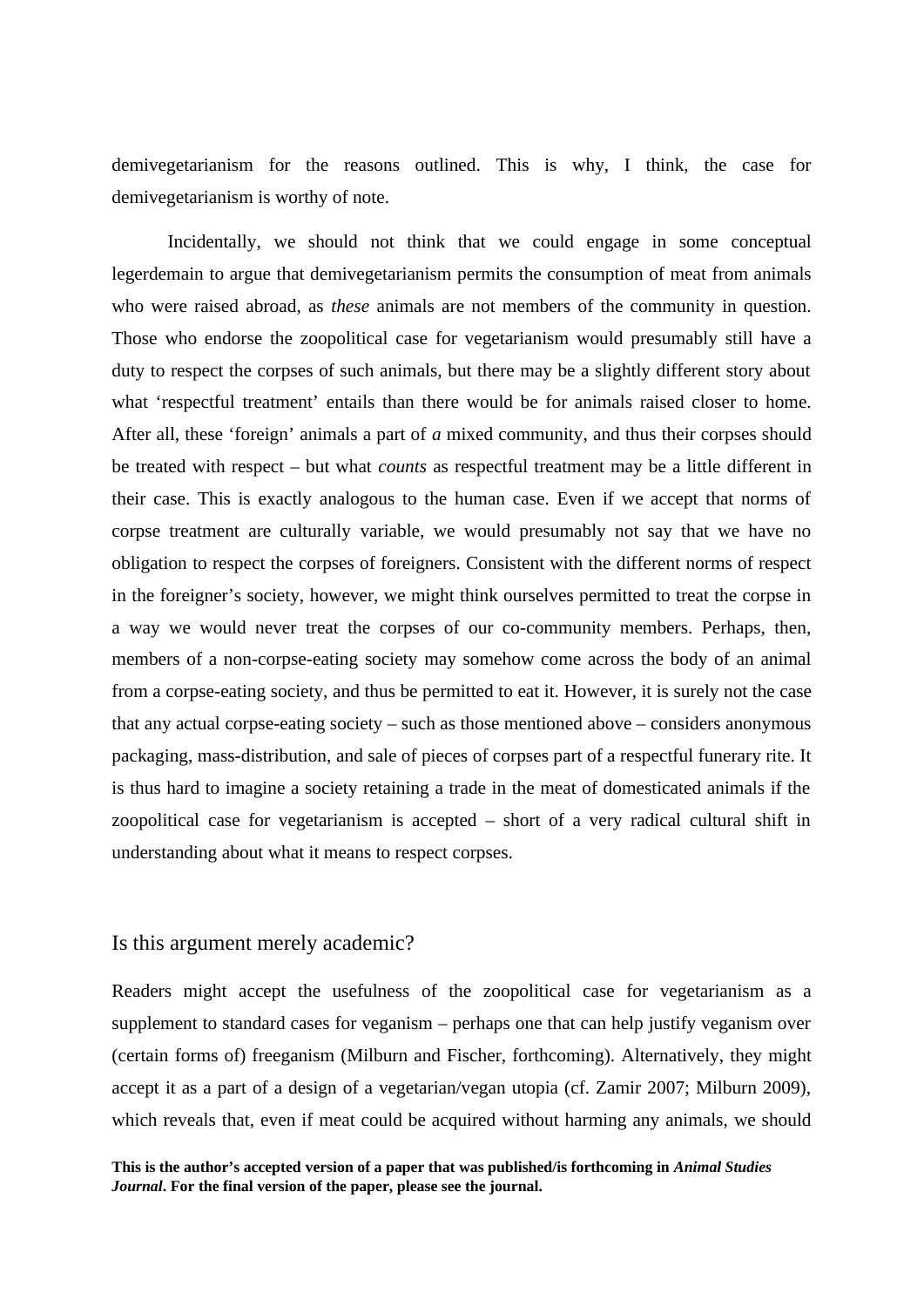not eat it. They might even acknowledge that a focus on the wrong of meat-*eating* rather than meat-*production* could overcome disassociations between the practice of meat-eating and the harms of animal agriculture. Such disassociation can be part of a strategy to avoid morally confronting one's own meat-eating (cf. Rothgerber 2012), or it can be a genuine philosophical concern about one's own causal impotence (cf. Fischer 2019).

Nonetheless, readers might question this argument's utility as a freestanding case for demivegetarianism. Why, they might say, are people who do not care about the death and suffering of domesticated animals going to care about this 'respect for corpses' talk? There are two separate worries, here. The first is that people are unlikely care about respecting corpses without thinking that killing/harming is morally problematic. The second is that people are unlikely to believe that animals are community members if they are not already sympathetic towards veganism. Let us address these worries in turn.

First, consider the claim that we are unlikely to endorse norms of corpse-treatent without also saying that killing the being whose corpse this is, and/or making them suffer, is morally problematic. This should be rejected. In fact, there are a range of cases in which we are apparently prepared to endorse the claim that we must treat A's body with respect even while rejecting the claim that killing/inflicting suffering upon A is impermissible. Take warfare. The law and ethics of war, basically by definition, do not condemn the killing of enemy combatants. Nonetheless, the importance of 'respecting' corpses, and preventing them from being 'despoiled' or 'mutilated', is written into the Geneva Conventions, with a failure to respect corpses a war crime.<sup>5</sup> Or take foetuses. While abortion – which involves the direct killing of a human foetus  $-$  is legal in many states, it need not follow that one may do whatever one wishes with the remains. The artist Rick Gibson famously had criminal charges brought against him for a sculpture featuring earrings made from freeze-dried foetuses (see Alghrani and Brazier 2011). Or consider self-defence. Serious threats to oneself or others can justify visiting extreme violence on blameworthy individuals, or even (though this is more controversial) innocent third-parties. It would be a perversion of ethical and legal systems

<sup>5</sup> For more details, see https://ihl-databases.icrc.org/customary-ihl/eng/docs/v1\_rul\_rule113, which sets out rule 113 of Customary International Humanitarian Law: 'Each party to the conflict must take all possible measures to prevent the dead from being despoiled. Mutilation of dead bodies is prohibited.'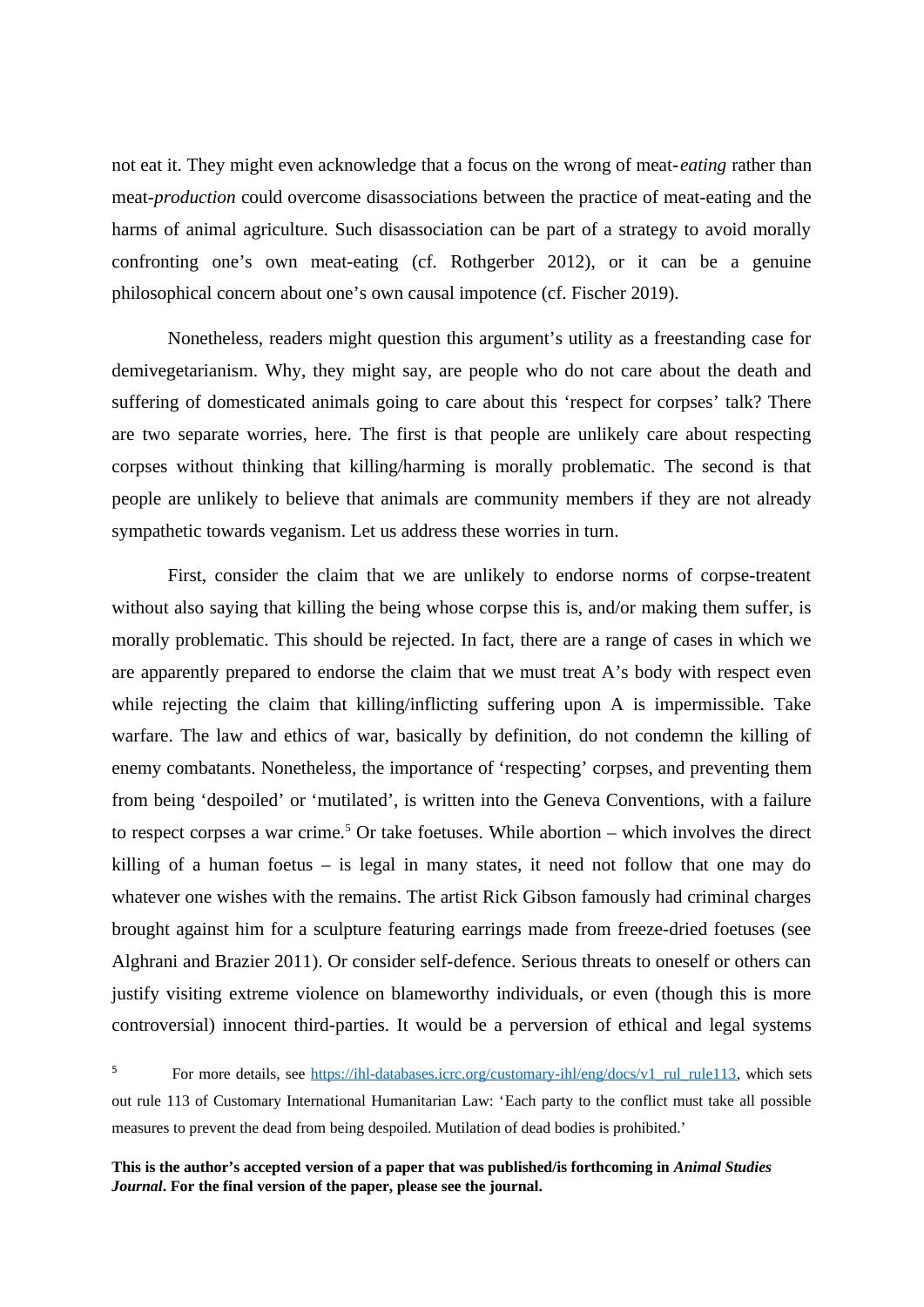permitting this, however, to use this fact to justify suspending norms of respectful corpse treatment – one may not cannibalise, sexually penetrate, or taxidermise the corpse of an attacker, even if one has legally and ethically killed the attacker in self-defence.

There are, then, plenty of examples illustrating that it makes sense to talk of strong norms of corpse respect even for the corpses of those permissibly killed. We do not need to believe that anyone opposed to the unrestricted use of foetuses is 'pro-life', or that anyone opposed to the unrestricted use of criminals' corpses is opposed to the death penalty, or that anyone concerned about the treatment of dead in war is a pacifist. Equally, we have no reason to believe that only committed, animal-rights-endorsing vegans can affirm the importance of respecting domesticated animals' corpses.

Let us turn to the second strand of the objection. We might imagine that the importance of respecting the corpses of community members is relatively uncontroversial, but that the idea that domesticated (or any) animals are community members is a novel, fringe view. For the zoopolitical case for vegetarianism, I have drawn from the zoopolitics of Donaldson and Kymlicka. However, claims about humans and animals sharing community membership are not new. Mary Midgley (1983), for example, conceptualises humans as living in a mixed human/animal community. And nor are such claims unique to those who could be labelled broadly animal-protectionist. Kimberly Smith (2012), for example, argues that it is a historical fact that domesticated animals are a part of our community. Nonetheless, she is far from a vegan. She is 'inclined to choose the farmers over the animal rights advocates' when it comes to the ethics of killing animals (Smith 2012, 64) – and the kind of 'happy farming' that Smith endorses is far from suffering-free (Stănescu 2016). So her normative approach provides a concrete example of how the idea of animals as community members and the idea of animals as killable beings who can be made to suffer can sit together.<sup>6</sup> The value of the case for demivegetarianism is that it shows how animals can be

<sup>6</sup> One might claim that this argument is uncompelling, as these animals are part of our community only *so that* they might be killed. In response, I would contend that this is by-the-by. In the words of Robert Nozick, 'the parallel argument about people would not look very convincing… An existing person has claims, even against those whose purpose in creating him was to violate those claims'. Similarly, '[o]nce they exist, animals too may have claims to certain treatment' (1974, 38-9).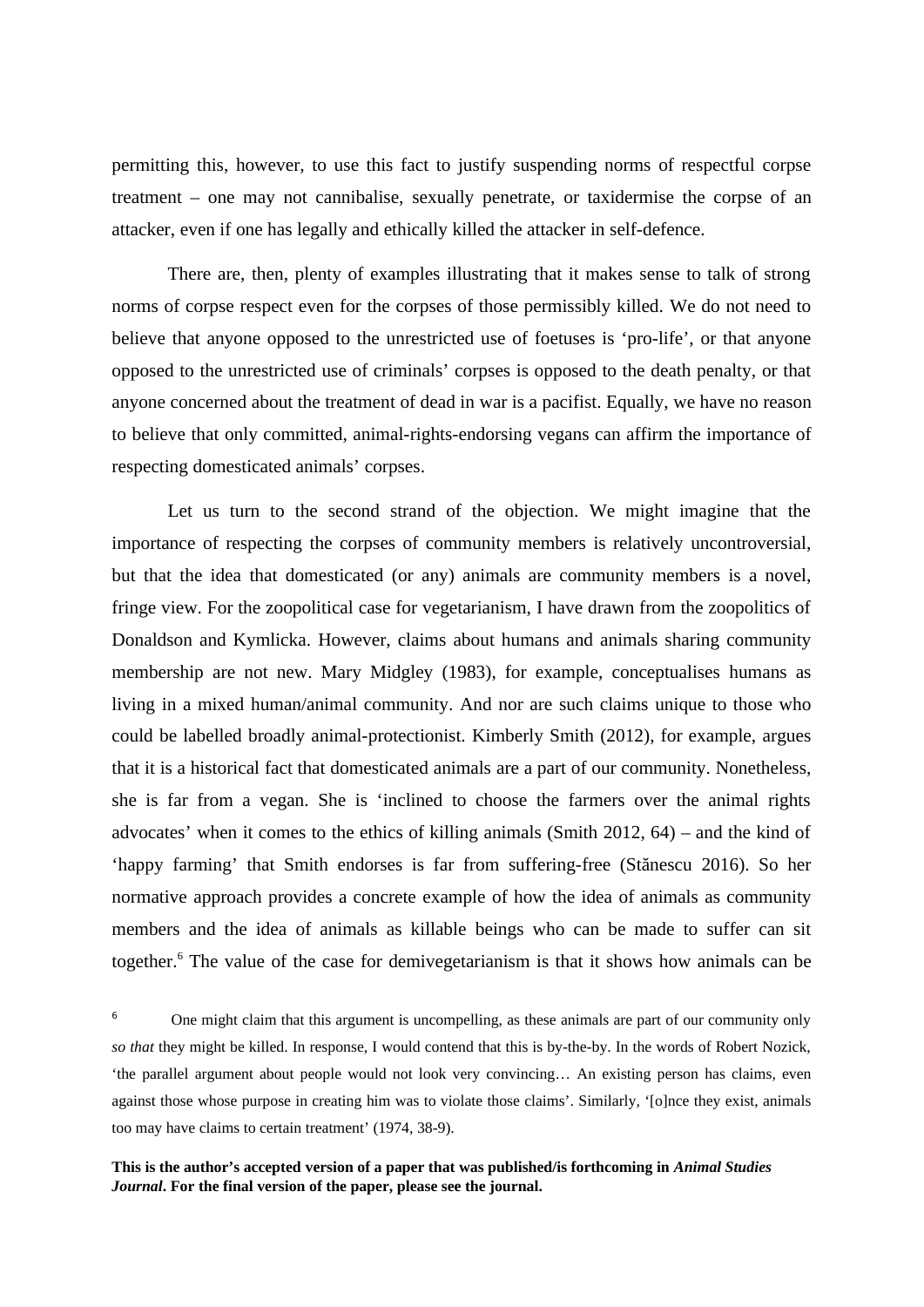owed certain kinds of respect — including respectful treatment of their corpse — *regardless* of whether they have an interest in, or right concerning, not being killed.

Thus, the zoopolitical case for vegetarianism is not merely academic. There are plenty of cases in which we accept the impermissibility of disrespectful corpse treatment without accepting the impermissibility of killing. Meanwhile, the status of animals as community members is not a mere quirk of Donaldson and Kymlicka's zoopolitics; indeed, as demonstrated by the example of Smith, there are theorists who endorse the status of animals as members of communities while not endorsing the claim that it is impermissible to kill them or make them suffer.

It is worth noting that even were this not the case, and the zoopolitical case for veganism was merely academic, that would not make it valueless. Philosophical arguments do not solely seek to motivate; instead, they seek to appeal to reasons and values that  $-$  if being consistent – we (or someone else) *should* accept.

### Does this argument go far enough?

Vegans will likely be unimpressed with the the zoopolitical case for vegetarianism; they will insist that it does not go far enough. For example, vegans may worry that the argument fails to properly condemn the death and suffering involved in contemporary practices of egg and dairy farming, or of angling for free-living fish. I share the concern. Indeed, Donaldson and Kymlicka will share the concern, too; recall that they endorse universal basic animal rights, and so would likely be opposed to any practice that involves killing, or inflicting suffering upon, sentient animals. However, in a sense, the argument is not for vegans (unless as a supplement to other arguments) and they should welcome  $-$  in the interests of protecting animals and developing an overlapping consensus – new cases for (near-)vegetarianism. This is especially true when the arguments could serve to convince those who do not share certain key normative premises with animal protectionists – for example, the wrongness of inflicting death and suffering on animals, or else the normatively salient connection between these wrongs and one's own consumption, given causal-impotence worries.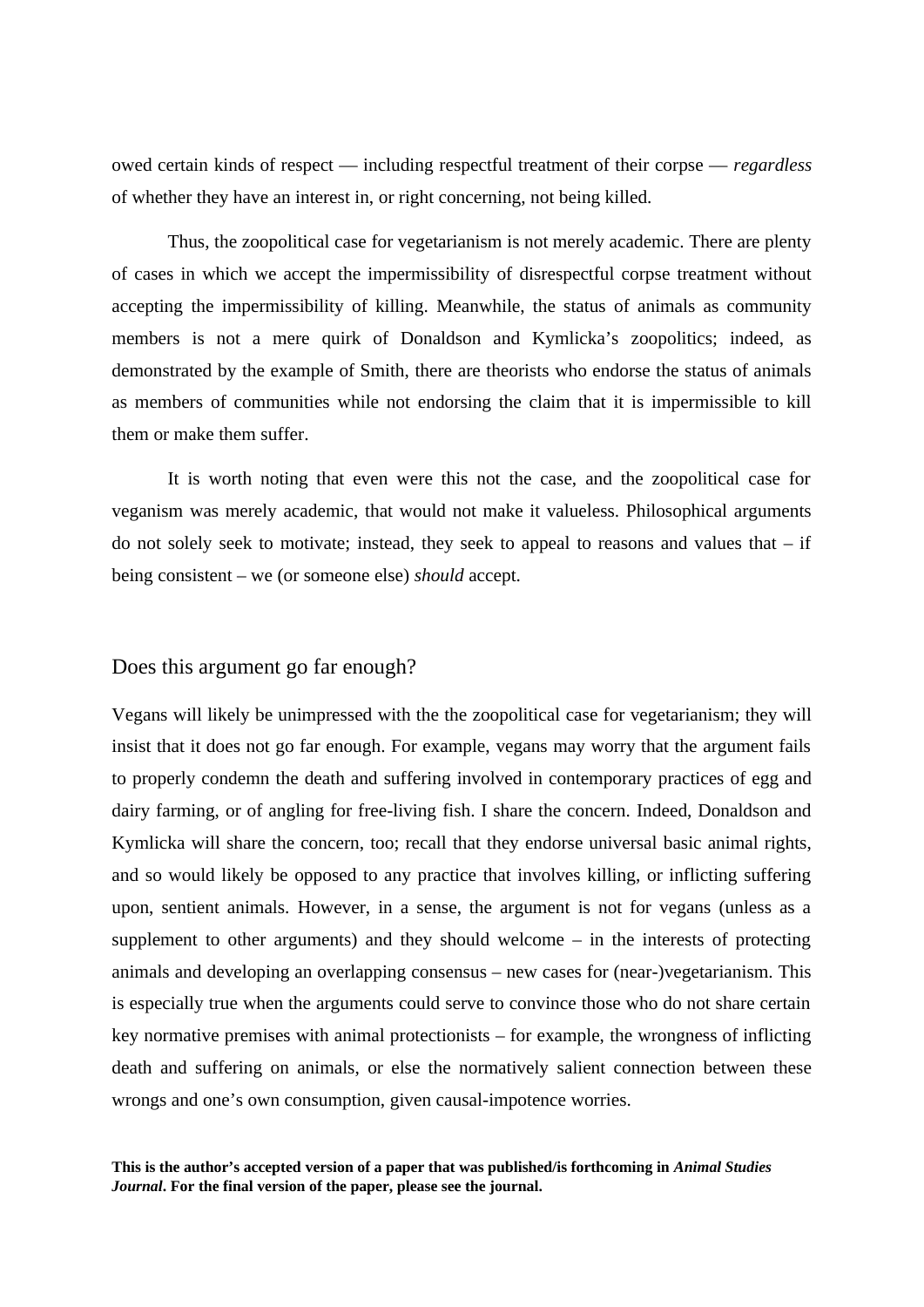If one wishes to stretch the zoopolitical case for vegetarianism to cover all cases of meat-eating, then one will have to demonstrate that *all* animals belong to communities in which the consumption of corpses is disrespectful. One way to go would be to follow Donaldson and Kymlicka in identifying wild animals as members of separate communities to humans, but argue that these separate communities have norms of respectful corpse treatment. This, I suspect, will not be a successful strategy. It is unlikely that communities made up solely of animals have norms of corpse treatment. I allow that some more cognitively sophisticated animals may have such norms, but this would be tricky to demonstrate; one would need to do more than prove that animals do not eat their dead to prove that they see eating their dead as *disrespectful*. And it is surely implausible that all or even many wild animals have such norms.

A more promising approach would be to argue that Donaldson and Kymlicka are wrong to draw the boundaries of mixed human/animal communities as they do, and instead argue that all humans, domesticated animals, *and* wild animals share in a 'community of fate', and thus all are appropriately thought of as part of the same political community. This is the position of Alasdair Cochrane (2013; 2018), who offers – in place of Donaldson and Kymlicka's zoopolitics – a vision of *cosmozoopolitics*. If Cochrane is right about the political status of free-living animals, then perhaps the zoopolitical case for demivegetarianism can become a cosmozoopolitical case for vegetarianism. On this picture, all animals, domesticated or wild, would be entitled to respectful corpse treatment. However, specifying what constitutes respectful corpse treatment in the cosmozoopolis would be tricky – why should we accept that particular western human norms (i.e., not eating corpses) are the ones to be followed? Cochrane says nothing about the subject, and we should not attribute a cosmozoopolitical case for vegetarianism to him – in other work, he has explicitly defended the prospect of eating the corpses of domesticated animals who have died naturally (Cochrane 2012, 87-8). So, while challenging Donaldson and Kymlicka's demarcation of the mixed-species community may provide a route to expanding the zoopolitical case for demivegetarianism, there are complications that must be addressed.

Meanwhile, this argument is not useful for grounding the wrong of eating eggs, dairy, and the like, as these are not (made from) animal corpses. If one seeks theoretical resources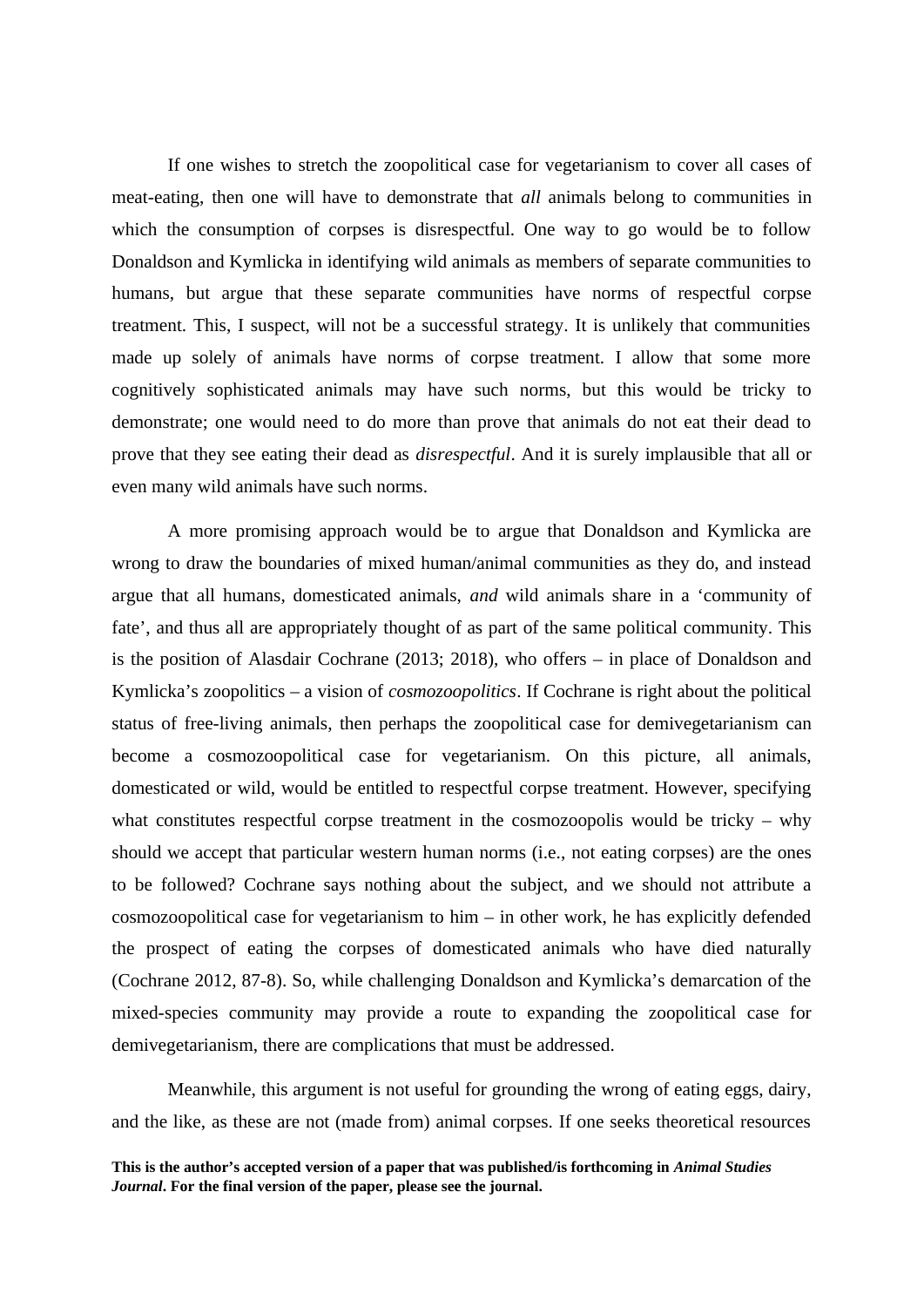for condemning these practices independently of concerns about the impropriety of inflicting harms on animals, one should look elsewhere. Identifying such theoretical resources would be a worthwhile exercise – but it is not the focus of the present paper.

# Is this a novel case?

Readers may question the novelty of the zoopolitical case for vegetarianism and argue that, as it focusses not on the suffering and death of animals but the way we should view them and their bodies, it shares an affinity with Cora Diamond's case for vegetarianism. Like the zoopolitical case for vegetarianism, Diamond's case against meat steps back from a focus on the intrinsic features or capacities of animals (e.g., sentience), and asks about the kind of relationship we have with them. According to Diamond (1978), animals share something crucial with humans – they are *fellow creatures*, and they can be our *company.* Is it appropriate for us to eat our 'fellows', our 'company'? Diamond thinks not.

On the face of it, there is indeed a similarity, here. The zoopolitical case and Diamond's case both take morally thick concepts (that is, concepts with both descriptive content and normative content) and include animals within the (at first glance, perhaps solely human) category so that they can apply the normative content of the concept to animals. In so doing, they do not lean too strongly on any particular foundational normative theory (though more on the philosophical foundations of the views in a second), such as utilitarianism or rights theory. This means that the arguments could have value and persuasive power for people who accept an array of different foundational normative theories.

Clearly, though, the two arguments draw upon *different* thick concepts. Diamond's notion of a *fellow creature* is drawn explicitly from literature, especially poetry. It is presented as a way for individuals to understand their personal relationships with other animals, and thus, derivatively, to help individuals relate appropriately to other animals. The concept of *membership*, however, is drawn from liberal political theory and practice. It is a term that can help us understand our *societal* relationship with other animals, and thus, derivatively, to help us relate appropriately to animals as both individuals and collectives.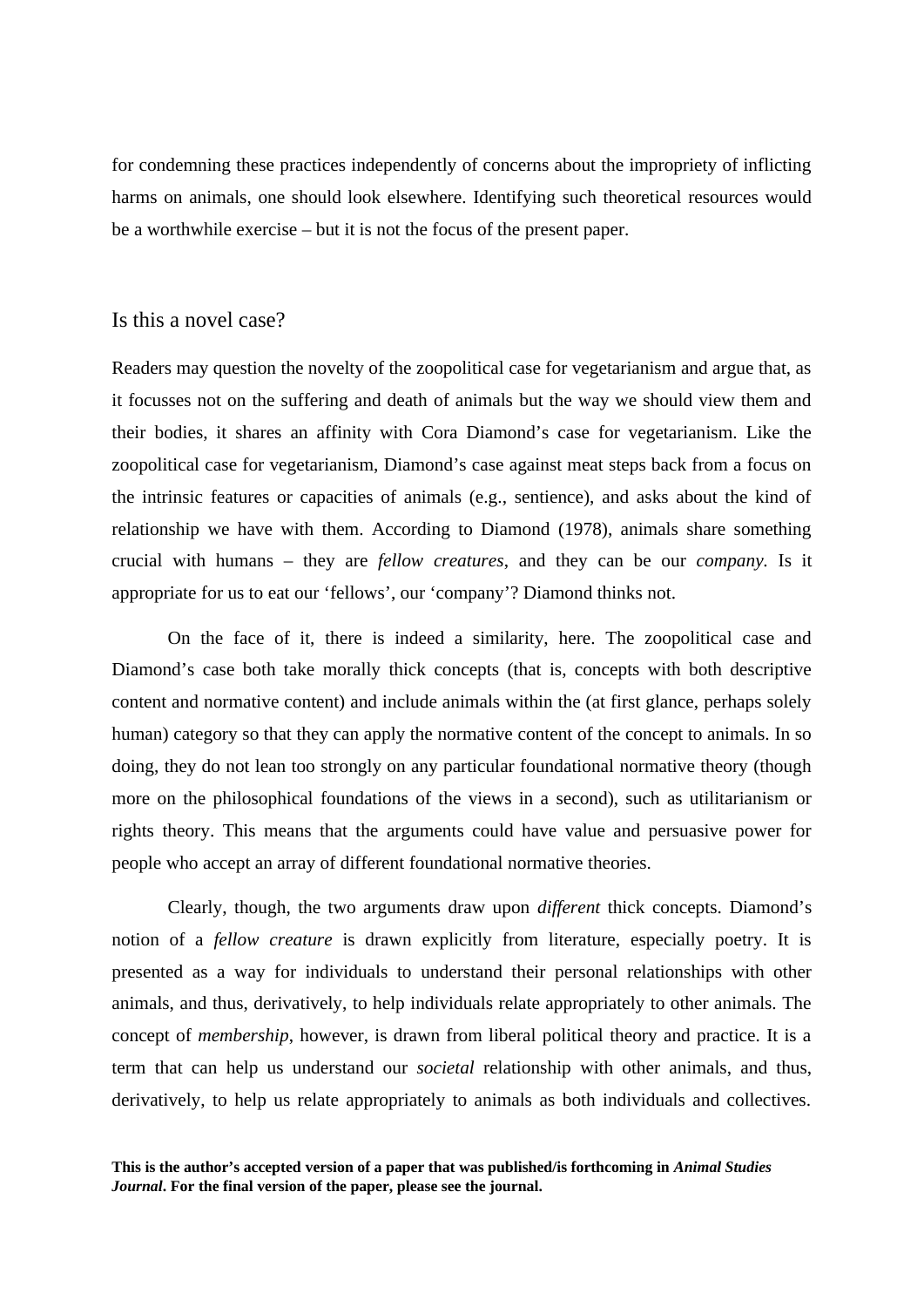Not only are the concepts different, but the consequences of deploying them them are different – as different sets of animals might be called 'fellows' and 'members'. Most obviously, Diamond sees some wild animals as fellows, while Donaldson and Kymlicka do not see wild animals as co-members.

Nonetheless, this similarity does open up the possibility of extending other kinds of thick concepts to animals in search of arguments for vegetarianism. In fact, this work has already been done – or the first steps of it have already been made. Jeff Jordan (2001), for example, extends the concept of *friend* to animals as a foundation for an argument for vegetarianism. As he tells us in the title of his paper, 'friends shouldn't let friends be eaten'. And recent work in animal studies has done important work extending other kinds of thick concepts to include animals – *worker* (Blattner, Coulter, and Kymlicka 2019), for example, and *refugee* (Derham and Mathews 2020). Whether or not *these* concepts could be useful for grounding arguments for vegetarianism or veganism remains to be seen, but the point is clear: in including animals within these thick concepts (member, fellow, company, friend, worker, refugee, citizen, denizen, sovereign...), academics hope to ground better treatment for animals *without* having to rely on (for example) a full declaration of animal rights (see Eisen 2019; Kymlicka 2017).

But while the zoopolitical case for vegetarianism, like Diamond's case, is about including animals within key thick concepts, there are crucial metaphilosophical and metaethical differences between the zoopolitical case for vegetarianism and Diamond's argument. Exploring the details of this will take us too far from the present enquiry, but Diamond draws explicitly upon the Wittgensteinian tradition in ethics (that is, ethics drawing from Ludwig Wittgenstein's philosophy of language), in sharp contrast to the more morally individualist approach of Donaldson and Kymlicka (for a useful introduction to this distinction in animal ethics, see Crary 2018). Though Donaldson and Kymlicka are concerned with group membership in addition to the capacities of particular animals, their approach has more in common with the mainstream animal-ethical approaches of (say) Peter Singer and Tom Regan than it does with Diamond's approach.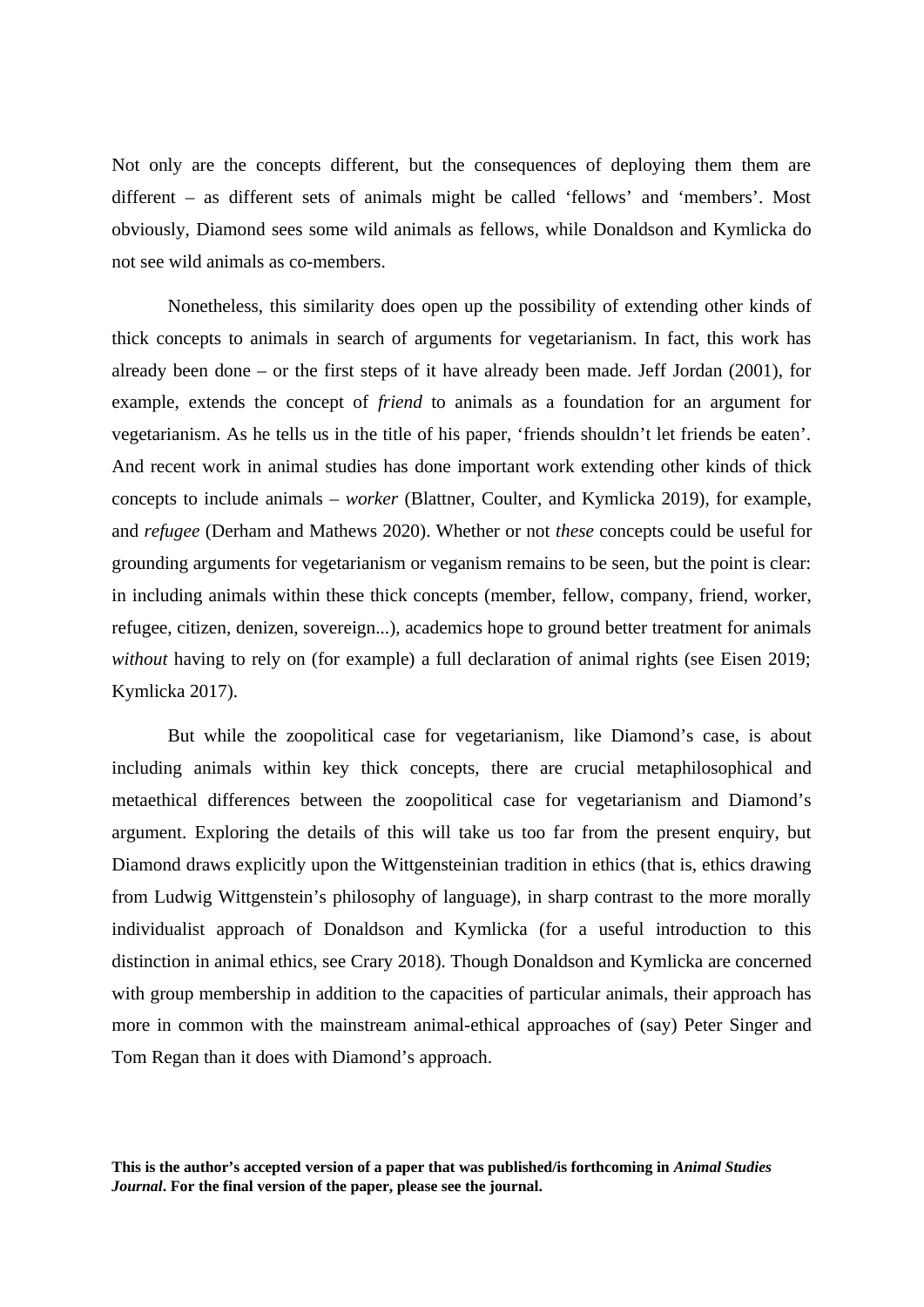In outlining the differences between the arguments, I do not mean to argue that one is inherently more compelling than the other. Both, perhaps, come with intellectual baggage that some are going to find unappealing – those drawn to more mainstream approaches to ethics might be put off by Diamond's metaphysical commitments, while those drawn to alternative political theories may be put off by the zoopolitical argument's liberalism. For the right audience, either could be compelling. My point, instead, is simply that the arguments are different.

## Concluding remarks

I have argued that if the corpses of members of our community are owed respectful treatment, and if domesticated animals are members of our community, then (assuming some plausible empirical assumptions) we should not be eating meat made from the corpses of domesticated animals. Crucially, I think the premises of this argument are true, and so I think that the conclusion is true, too. We should not be eating meat made from the bodies of domesticated animals; not (just) because of the harms involved in meat production, but because, in so doing, we fail to extend respect to the corpses of co-members of our community. What is more, however, I think these premises are relatively innocuous, and can realistically be adopted by people not already convinced of the moral necessity of veganism. This new argument for vegetarianism can thus be added to the growing list available to animal ethicists and animal activists. The argument, I suggest, will be of value in thinking through the ethics of eating animal products, supplementing and complementing more familiar approaches to the ethics of eating animals. For example, this argument could illustrate that there are problems in eating meat from the body of an animal even when doing so does not contribute to harm to that or other animals.

The argument may also be of value in encouraging those unconvinced by classic cases for veg(etari)anism away from meat. From an animal-protectionist perspective, the zoopolitical argument for vegetarianism does not go for enough, and cannot replace arguments for veganism based on the wrong of harming animals. However, tens of billions of terrestrial vertebrates are killed a year for food; if we start to include fish, decapod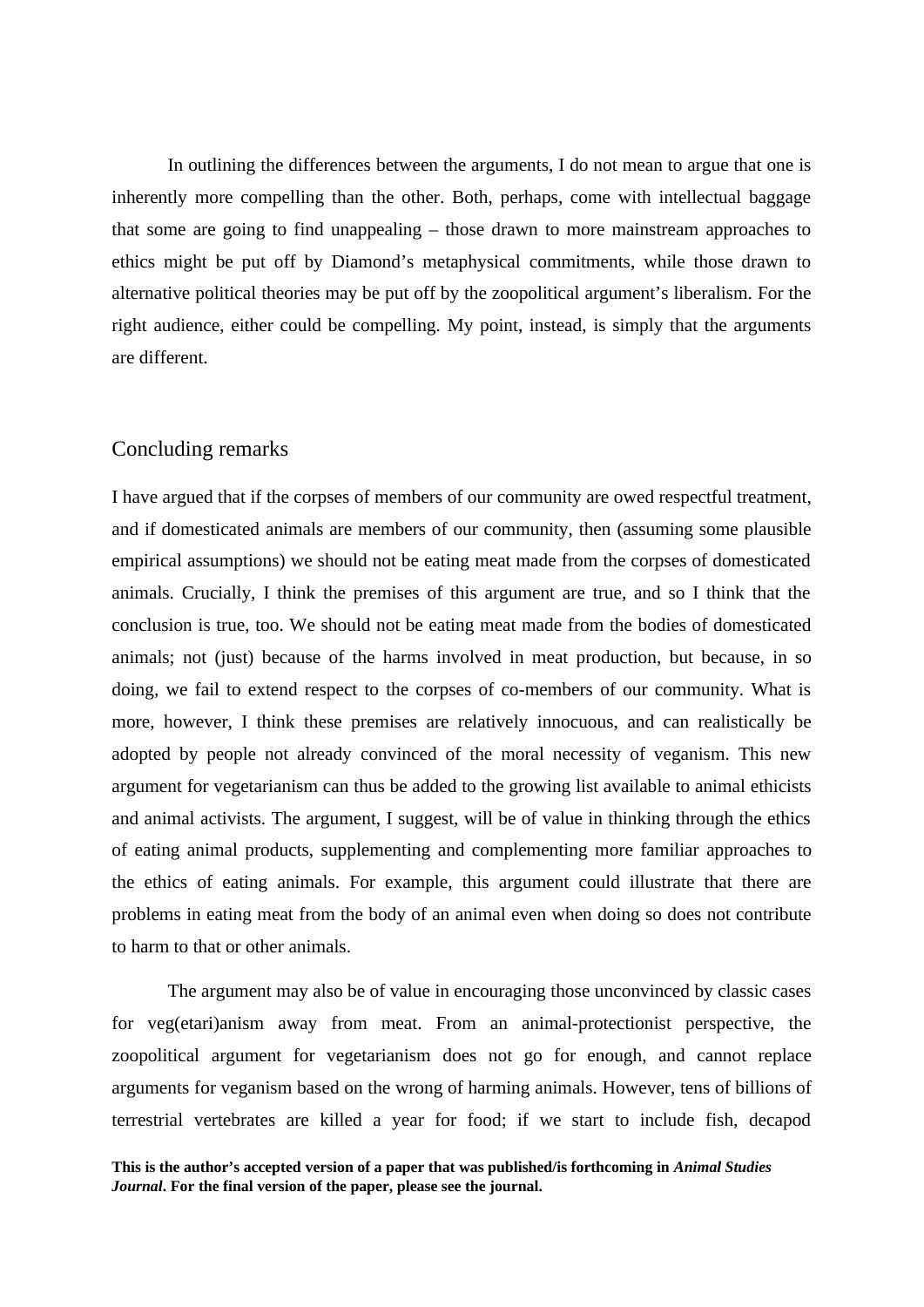crustaceans, cephelapods, and others  $-$  as we surely must  $-$  the number enters the trillions. Those who see this as a problem should welcome tools that can help to overcome this harm. Perhaps those who do not see the wrong in killing animals or making them suffer but adopt vegetarianism nonetheless should be welcomed. For the cow, the theoretical commitments of the people not killing her don't matter; what matters is that they aren't killing her.

## Acknowledgements

I offer thanks to Bob Fischer for conversation and comments; to editors and reviewers at *Animal Studies Journal* for helpful suggestions; and to Alasdair Cochrane and the British Academy for supporting my research at Sheffield (grant number PF19\100101).

# Bibliography

Adams, Carol. *The Sexual Politics of Meat*. New York, Continuum, 1990.

- Alghrani, Arnel, and Margaret Brazier. 'What is it? whose it? Re-positioning the fetus in the context of research?' *Cambridge Law Journal*, 70, 1, 2011, 51-82.
- Blattner, Charlotte, Kendra Coulter, and Will Kymlicka, eds. *Animal Labour*. Oxford, Oxford University Press, 2019.
- Buss, Sarah. 'Appearing respectful: The moral significance of manners'. *Ethics,* 109, 4, 1999, 795-826.
- Cole, Matthew, and Karen Morgan. 'Engineering freedom? A critique of biotechnological routes to animal liberation'. *Configurations*, 21, 2, 2013, 201-29.
- Crary, Alice. 'Ethics'. *Critical Terms for Animal Studies*, edited by Lori Gruen, Chicago, Chicago University Press, 2018, 154-68.
- Cochrane, Alasdair. *Animal Rights Without Liberation,* New York, Columbia University Press, 2012.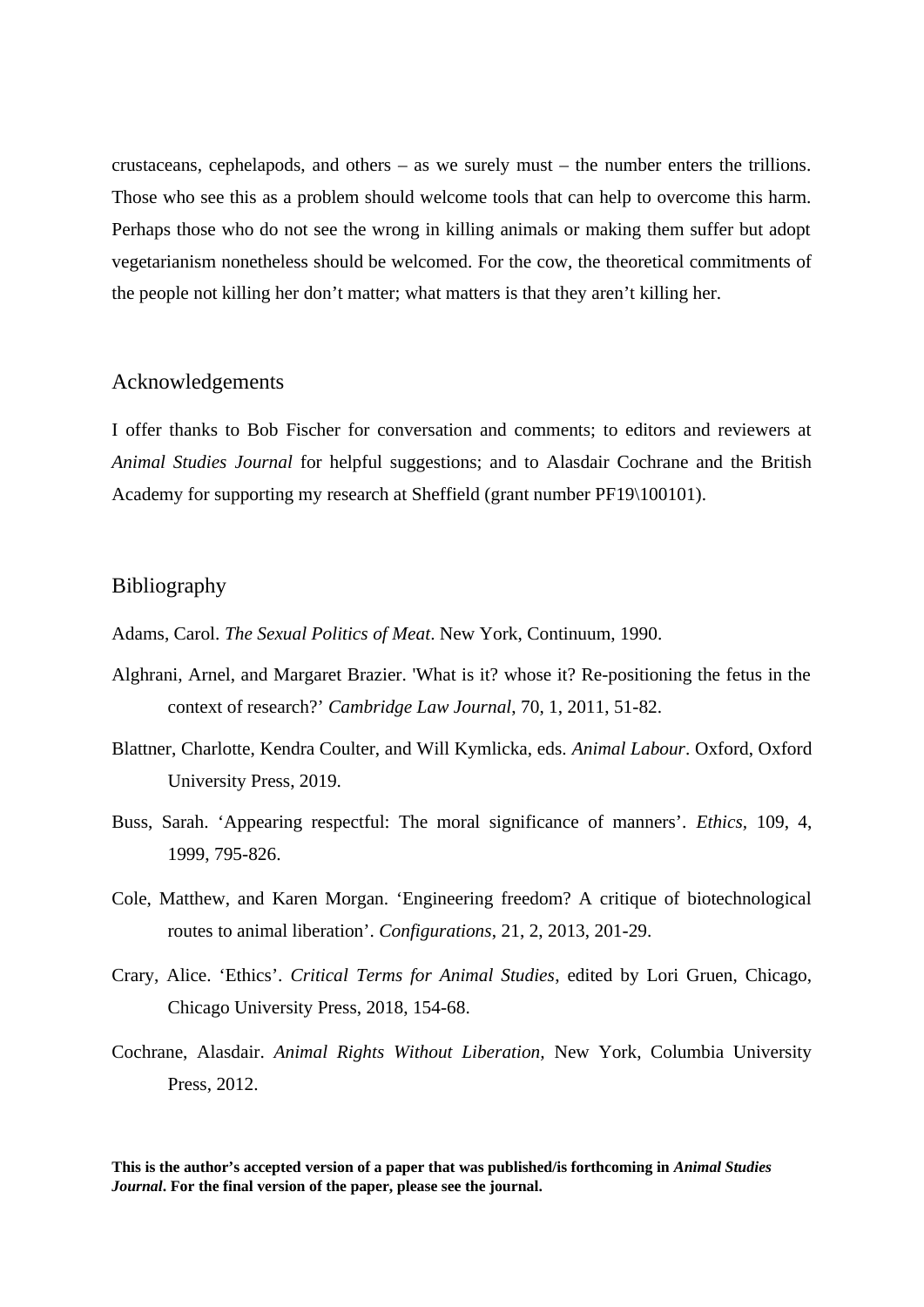- Cochrane, Alasdair. 'Cosmozoopolis: The case against group-differentiated animal rights'. *Law, Ethics and Philosophy,* 1, 1, 2013, 127-41.
- Cochrane, Alasdair. *Sentientist Politics*, Oxford, Oxford University Press, 2018.
- Derham, Tristan, and Freya Mathews. 'Elephants as refugees'. *People and Nature*, 2, 1, 2020, 103-10.
- Diamond, Cora. 'Eating meat and eating people'. *Philosophy,* 53, 206, 1978, 465-79.
- Donaldson, Sue, and Will Kymlicka. *Zoopolis*. Oxford, Oxford University Press, 2011.
- Eisen, Jessica. 'Down on the farm: Status, exploitation and agricultural exceptionalism'. *Animal Labour*, edited by Charlotte Blattner, Kendra Coulter, and Will Kymlicka. Oxford, Oxford University Press, 2019, 139-59.
- Fischer, Bob, and Burkay Ozturk. 'Facsimiles of flesh'. *Journal of Applied Philosophy*, 34, 4, 2017, 489-97.
- Fischer, Bob. *The Ethics of Eating Animals*. London, Routledge, 2019.
- Garner, Robert, and Siobhan O'Sullivan, editors. *The Political Turn in Animal Ethics*. London, Rowman & Littlefield International, 2016.
- Hare, R. M. 'Why I am only a demi-vegetarian'. *Peter Singer and His Critics*, edited by Dale Jamieson, Malden, Wiley-Blackwell, 1999, 233-46.
- Jordan, Jeff. 'Why friends shouldn't let friends be eaten'. *Social Theory and Practice*, 27, 2, 2001, 309-22.
- Kymlicka, Will. 'Social membership: Animal law beyond the property/personhood impasse'. *Dalhousie Law Journal*, 40, 1, 2017, 123-55.
- Midgley, Mary. *Animals and Why They Matter*. Athens, University of Georgia Press 1983.
- Milburn, Josh, and Bob Fischer. 'The freegan challenge to veganism'. *Ethical Diets and Animal Ethics*, edited by Mark Alfino, Dordrecht, Springer, forthcoming.